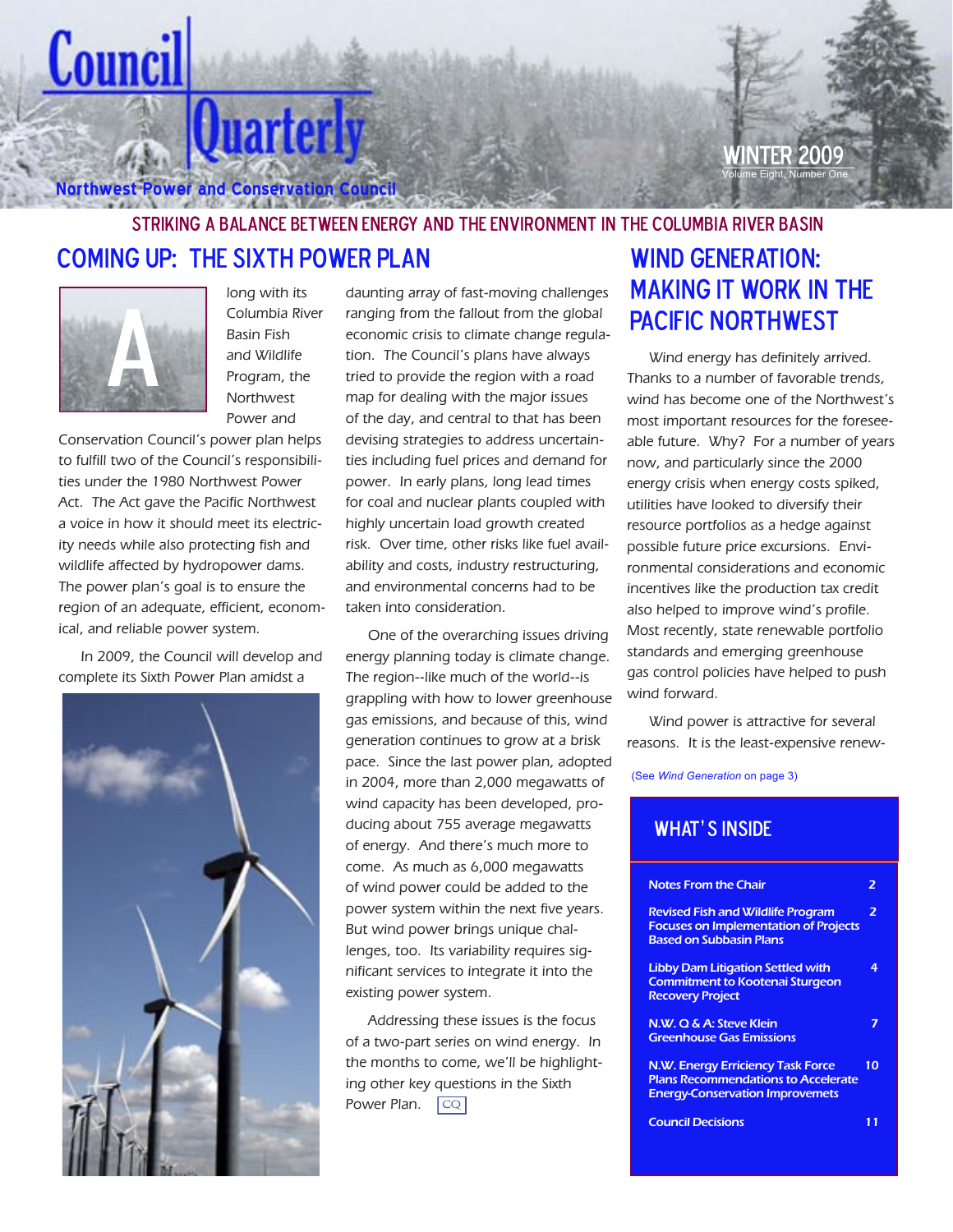# **Revised Fish and Wildlife Program Focuses on Implementation of Projects Based on Subbasin Plans**



Following more than a year of work and public involvement, the Council in February adopted a revision of

its Columbia River Basin Fish and Wildlife Program, the nation's largest regional effort to protect and enhance fish and wildlife. The Program directs more than \$200 million per year in electricity ratepayer funding to address the effects of hydropower dams on fish and wildlife from the estuary of the Columbia to its highest mountain tributaries in the four Northwest states. The Program revision is the first since 2005.

"In the new Program, the Council brings together federal, state, and tribal actions to protect and enhance fish and wildlife in the Columbia River Basin," Council Chair Bill Booth said. "This will ensure that the region's significant investment in fish and wildlife is focused, coordinated, and scientifically credible."

The Program revision began in November 2007 when the Council called for recommendations from the region's fish and wildlife agencies and Columbia River Basin Indian tribes. Using the recommendations as a foundation, the Council and its staff developed a draft Program for public comment in 2008. The final version of the Program reflects extensive public comments on the original recommendations and on the draft Program.

Key themes of the revised Program include:

• Emphasizing implementation of fish and wildlife projects based on needs identified in subbasin management plans (these plans are included in the Program) and also on actions described in federal biological opinions on hydropower operations, hatcheries, and harvest, Endangered Species Act recovery plans, and the 2008 Fish Accords signed by federal agencies, Indian tribes, and the states of Idaho and Montana

• Continuing the Council's commitment to independent scientific review of all projects proposed for funding through the Program, including those actions described in the biological opinions and the 2008 Fish Accords

• Focusing on protecting and restoring habitat in order to rebuild healthy, naturally producing fish and wildlife populations

• Further review of specific issues such as the impacts of global climate change, toxic substances, and invasive species on fish, wildlife, and habitat

In the 2008 Fish Accords, the Bonneville Power Administration and other federal agencies committed to extensive, 10-year implementation plans, with associated actions and funding commitments, based on the foundation built by the Council's Program over the last 26 years. This foundation includes water management and fish-passage

(See Fish and Wildlife Program on page 5)



# **Notes From the Chair**

It's customary as the year ends to look back on our progress, and also toward future goals. In this edition of the Council Quarterly, our lead story explores the tremendous growth of wind power. It is the region's fastest-growing source of renewable generation, but at the same time it presents unique challenges to the Pacific Northwest power system. How to integrate the large amounts of wind energy planned for development, which adds to its cost, is a major question for the Council as it develops its Sixth Power Plan.

On the fish and wildlife side, the Council's revised Columbia River Basin Fish and Wildlife Program, released in February, coordinates federal, state, and tribal actions to protect and

enhance fish and wildlife. One excellent example of this is described in the story on Kootenai sturgeon. The project, funded through the program, has helped to settle litigation over Libby Dam operations in Montana that affect sturgeon downriver in Idaho. As described in the story, the project addresses the long-term viability of sturgeon, and it also helps to protect other resident fish in Montana. It's an effective, comprehensive approach and the hallmark of the Council's fish and wildlife program.

Finally, two stories dovetail on the need to invest in energy efficiency: in an interview with Snohomish PUD General Manager Steve Klein, we hear his perspective on a variety of topics, including the importance of energy efficiency as the region's "resource of choice"; and in a broader take, a story on the Northwest Energy Efficiency Task Force explains that group's plans to spur the growth of energy conservation.

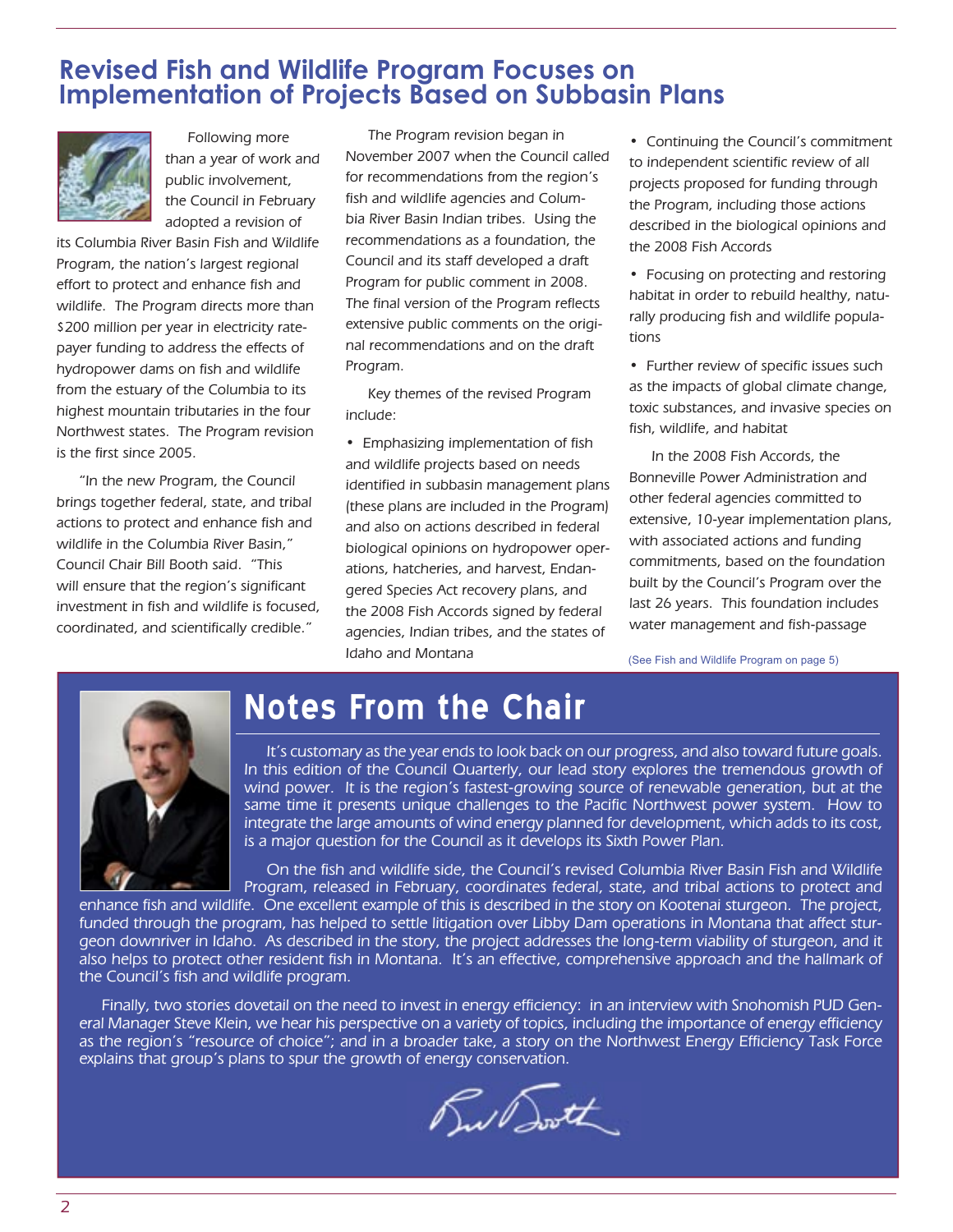# Wind Generation: Making It Work in the Pacific Northwest *(continued from page 1 )*

able resource available in significant amounts; it does not produce carbon dioxide or other pollutants during operation; significant environmental impact can usually be avoided with judicious siting; it has no fuel price risk; and its short construction lead time helps reduce investment risk. Added to this list is the fact that wind farms provide economic benefits to rural areas, another circumstance helping to promote it. For all these reasons, wind is, and will continue to be, a significant part of the region's energy mix. In addition, renewableenergy portfolio standards in Montana, Oregon, and Washington will require utilities to acquire electricity generation from renewable resources.

However, wind power is a highly variable resource. When the wind doesn't blow, wind power generation stops. Integrating the large amounts of wind energy expected in the coming years will be challenging. The Council's Fifth Power Plan, adopted in 2004, recommended assessing the ability of the region's power system to integrate cost-effective wind power. A group of regional energy experts was convened by the Council and the Bonneville Power Administration to address the issue, starting with the threshold question of whether the region could integrate 6,000 megawatts of wind capacity. The Wind Integration Forum answered in the affirmative, provided that actions were taken to enable fuller use of the existing system's flexibility.

According to a recent report by Bonneville, "The vast amounts of wind power lined up to interconnect to BPA's transmission grid are overwhelming the federal hydropower system's ability to provide sufficient integration services." Such services maintain the constant balance of loads and resources to assure system reliability. Unlike dispatchable resources, where the output can be adjusted, wind requires reserve capac-



Wind generation sites in the Pacific Northwest.

ity (system flexibility) to compensate for its variability. Each hour, power plant operators schedule the amount of power they plan to produce and transmit over the transmission system. If the output varies from that schedule, the transmission operator of that balancing area has to increase or decrease generation from other sources to rebalance the system. This helps wind power operate smoothly in the grid. And although capacity reserves represent a fraction of installed wind capacity, it is becoming a significant factor as more wind comes on line.

In the Northwest, hydropower has been the key source of reserve capacity needed to match electricity consumption to generation. When there are discrepancies in the schedule because the wind blows too much or too little, Bonneville responds by increasing or decreasing generation from the federal dams. But as increasing amounts of wind generation are connected to the Bonneville transmission system, the federal hydroelectric system appears to be reaching the limits

of its ability to provide all of these services.

"There are several reasons for this change," says Terry Morlan, power division director for the Council. "First, the flexibility of the system has been constrained by actions taken to help fish and wildlife affected by the dams. Second, the share of non-hydroelectric resources has been growing over the last 40 years and those resources typically don't have the same degree of flexibility as the hydrosystem. Third, the pattern of electricity use is changing, the growing use of air conditioning in the summer, for example." And finally, added to the list of demands on the hydrosystem is the burgeoning growth of wind generation.

So, how can wind resources fit into the Northwest's power system? Ultimately, it may be necessary to add generation to maintain system reliability reserves and provide the additional reserves needed to accommodate wind energy. However, in the near-term, operational changes could greatly (See Wind Generation on page 6)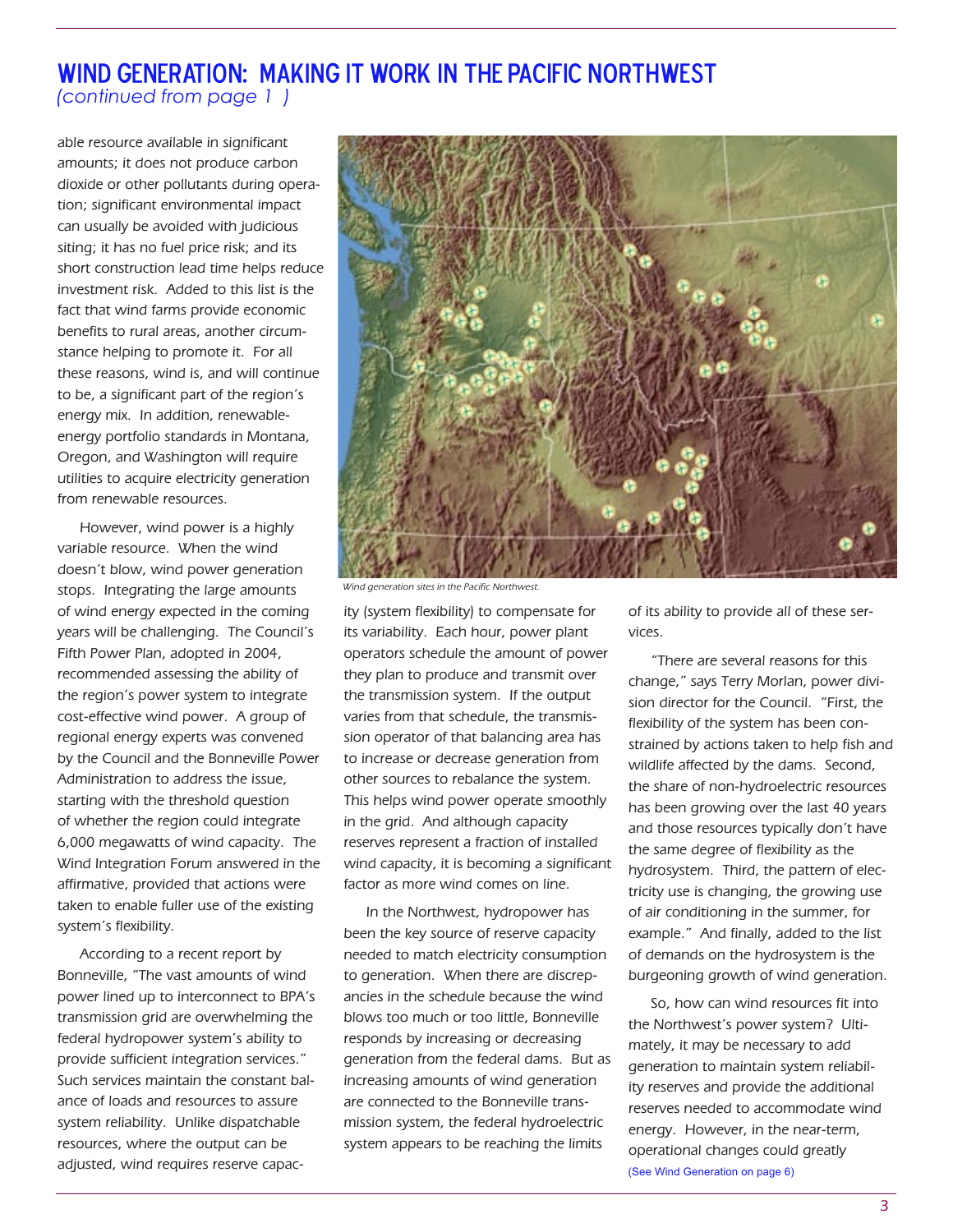# Libby Dam litigation settled WITH COMMITMENT TO KOOTENAI STURGEON RECOVERY PROJECT

sturgeon habitat-restoration project in the Council's Columbia River Basin Fish and Wildlife Program is a central component of a settlement agreement among states, federal agencies, and the Kootenai Tribe of Idaho to protect Kootenai River white sturgeon, an endangered species. The agreement settles litigation over Libby Dam operations that affect sturgeon downriver in Idaho from the dam near Libby, Montana.

"We're hoping our comprehensive project will lead to a healthy ecosystem and the return of our Kootenai tribal resources," Tribal Chair Jennifer Porter said in a news release issued after the settlement was announced in September. Tribal Vice Chair Kym Cooper added, "the sturgeon are central to Kootenai culture, and we have worked hard toward their recovery in collaboration with our cosovereigns the Corps, Bonneville Power Administration, and the U.S. Fish and Wildlife Service. It is through this sovereign collaboration that we have ensured that all governments with responsibility to the sturgeon are working together in a way that makes sense."

A master plan for improving sturgeon habitat, including an implementation strategy, was scheduled for completion by December 31, 2008 (a separate master plan for sturgeon aquaculture is being implemented and was not part of the settlement). The habitat project is impor-

tant to the Kootenai Tribe's long-term sturgeon recovery efforts. To assist in developing the implementation strategy, the tribe established committees with representatives from the United States and British Columbia to provide technical and policy guidance.

The Kootenai River begins in British Columbia, flows south into Montana, and then north through Idaho into British Columbia again before its confluence



This quiet stretch of the Kootenai River is downstream of Bonners Ferry, Idaho. Photograph by John Harrison.

with the Columbia River at Castlegar. Sue Ireland, the Kootenai Tribe's fish and wildlife director, said the habitat project is being designed "in a way that takes into account all the ecosystem needs and goes much farther than what is required under the Endangered Species Act."

The Kootenai River white sturgeon is threatened by Libby Dam operations, water quality degradation, and loss of spawning and rearing habitat. The species was listed as endangered in 1994. The population of adult fish has been decreasing at an estimated rate of 9 percent per year. Restoration efforts in recent years have focused on managing Libby Dam to mimic historic spring flow conditions to assist sturgeon spawning. The habitat project addresses those dam operations and also physical improvements in the river habitat where the fish spawn. The Kootenai Tribe established a sturgeon-conservation aquaculture project, including a hatchery, in the early 1990s.

life Service regarding the effects of Libby Dam operations on white sturgeon, bull trout, and critical habitat for sturgeon. Under terms of the settlement, the U.S. Army Corps of Engineers, which operates Libby Dam, will ask the Fish and Wildlife Service to clarify certain portions of the Biological Opinion concerning dam operations. The intent is to further specify interim operations to assist sturgeon spawning and how the two agencies will evaluate the effects of those operations on sturgeon reproduction. If the dam operations are not successful, the Corps will utilize the spillway at the dam, within specified parameters, to test increased flows with the intent of assisting sturgeon reproduction. In the long term, the Corps will consider modifications to the selective withdrawal system at Libby Dam to manage the temperature of water releases more reliably and efficiently. Meanwhile, the Kootenai Tribe and its partners will work to restore habitat conditions for sturgeon.

Because Libby Dam and its reservoir, Lake Koocanusa, and a portion of the river downstream of the dam, are in Montana, the state took part in the litigation. The state has an interest in Libby Dam operations on bull trout as well as on sturgeon. The settlement is important to the state, said Bruce Measure, vice chair and a Montana member of the Northwest Power and Conservation Council.

> "Montana will do all it can to protect our fish and people above and below Libby Dam," Measure said. "This agreement provides a base to help the sturgeon, protect other resident fish in the process, and allow actions and operations to proceed that local biologists

know have the best chance of benefiting endangered white sturgeon. I would like to personally thank Governor Schweitzer,



The settlement ends litigation filed in 2007 by the Center for Biological Diversity and the Wild West Institute. The lawsuit challenged the 2006 Biological Opinion issued by the U.S. Fish and Wild- (See Libby Dam on page 11)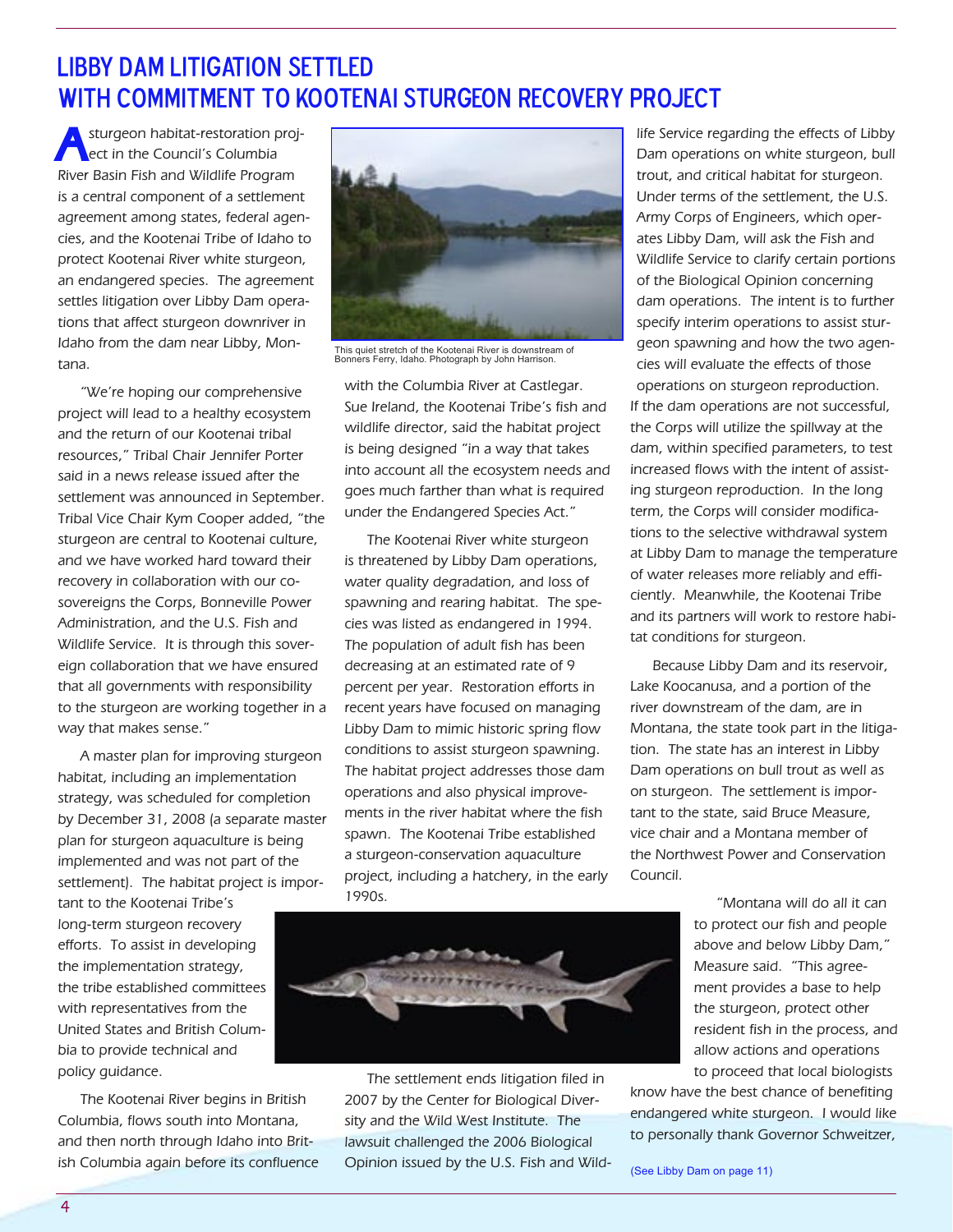# **Revised Fish and Wildlife Program**

(continued from page 2)

measures (in the original, 1982 Program), mainstem and off-site mitigation measures (1987 and subsequent Program revisions), the Program framework (2000 revision), and the subbasin plans (2004- 2005 revision). With the additional funding commitments in the 2008 Fish Accords, funding of projects through the Council's Program likely will total about \$230 million per year beginning next year.

Thus, in the revised Fish and Wildlife Program, the Council's focus turns from planning to implementation and performance. The Program:

• Increases project performance and fiscal accountability by establishing reporting guidelines and using adaptive management to guide decision-making

• Calls for a renewed regional effort to develop quantitative biological objectives for the Program

• Commits to a periodic and systematic exchange of science and policy information; and

• Emphasizes a more focused monitoring and evaluation framework coupled with a commitment to use the information obtained to make better decisions

The revised Program also addresses a number of issues that are only briefly addressed in the subbasin management plans, if at all. These issues, identified in the Program as "emerging habitat issues," include:

• Increased concern over the adverse effect of non-native aquatic and terrestrial species in altered or improving habitats.

• The need to assess and, where necessary, respond to the impacts of climate change that could threaten the Program's past and ongoing investments in habitat improvements. According to the revised Program, future planning and implementation should include explicit



consideration of the possible effects of climate change on habitats and populations of fish and wildlife that are the focus of projects funded through the Program.

• The adverse effects of toxic contaminants in rivers and streams on Columbia River Basin fish and wildlife mitigation and recovery. The revised Program encourages federal agencies to collaborate on investigation of contaminant source identification and long-term monitoring of priority toxic contaminants with federal, regional, and state agencies to better understand how contaminants are taken up by different fish and wildlife species. The revised Program specifically encourages long-term monitoring of known toxic contaminants including DDT, PCBs, mercury, PBDEs, PAHs, arsenic, dioxins/furans, lead, organophosphate insecticides and herbicides, copper, and estrogen compounds to establish trends in contaminant levels and locations. The results of these investigations and monitoring will assist in fishrecovery efforts and will inform the Council's subbasin planning and habitat restoration efforts.

The legal authority for the Program is in the Northwest Power Act of 1980, which directs the Council to develop a program to "protect, mitigate, and enhance fish and wildlife, including related spawning grounds and habitat, on the Columbia River and its tributaries … affected by the development, operation, and management of [hydroelectric projects] while assuring the Pacific Northwest an adequate, efficient, economical, and reliable power supply." The Act directs the Council to review the Program at least every five years. The Act also directs the Bonneville Power Administration, a federal power marketing agency that sells electricity generated at federal dams in the Columbia River Basin, to fund the Council's Program.

The revised Fish and Wildlife Program will be posted on the Council's website, www.nwcouncil.org. Original recommendations from the fish and wildlife agencies and Indian tribes and all public comments on the recommendations and the draft Program also are posted there.

 $|cQ|$ 



Turn off kitchen, bath, and other exhaust fans within 20 minutes after you are done cooking or bathing; when replacing exhaust fans, consider installing high-efficiency, low-noise models.

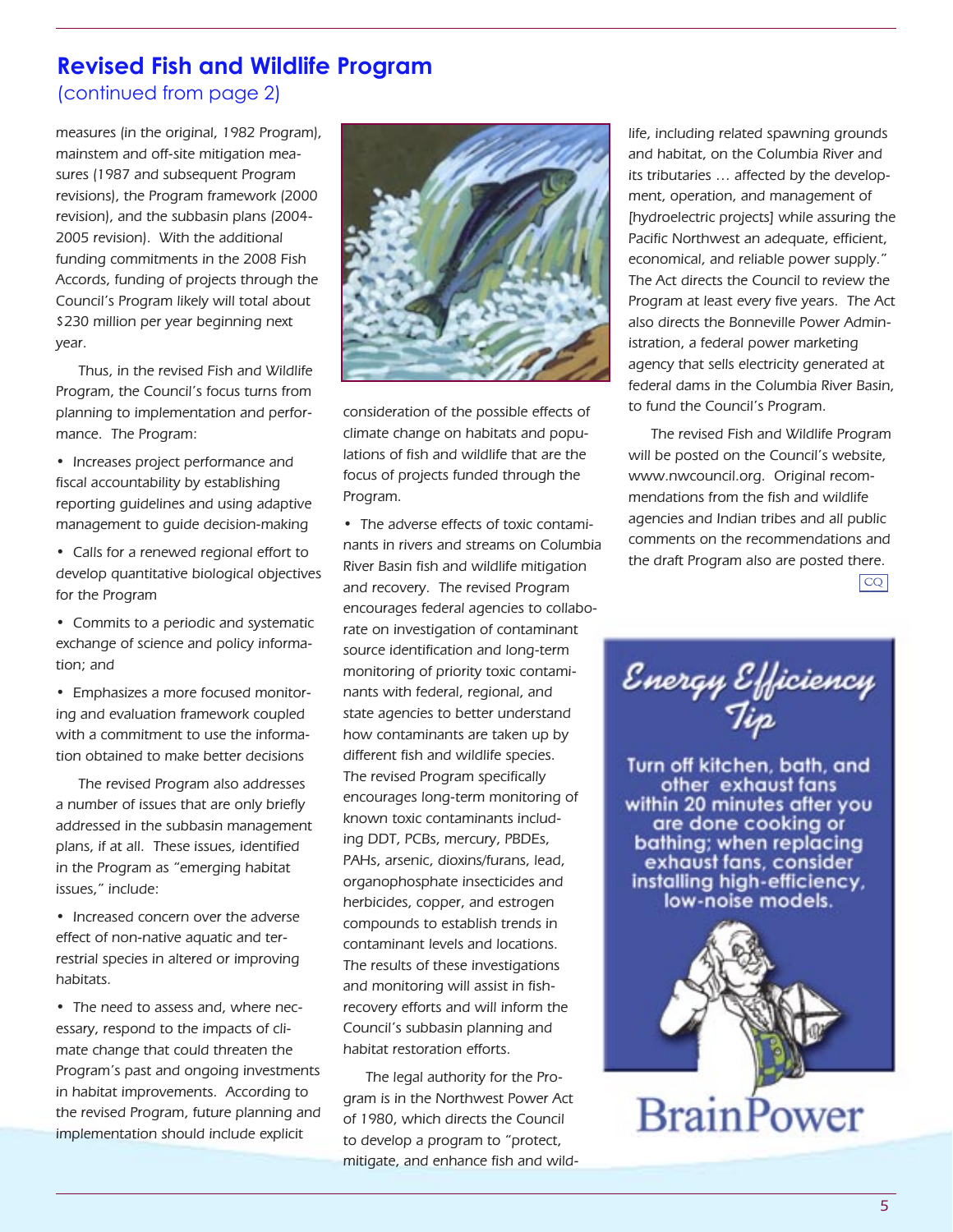# Wind Generation: Making It Work in **THE PACIFIC NORTHWEST** *(continued from page 3)*



reduce the demand for reserve capacity, and such changes are also likely to be much less expensive than adding generation for the sole purpose of providing operating reserves.

"These kinds of changes would involve new ways of coordinating and sharing transmission," says Morlan. "For a region that includes 17 separate balancing authorities, it would be challenging and it would take time."

Still, there is a long list of potential solutions to the problem. They include:

• Improving the accuracy of wind forecasting and the schedules that wind plant operators provide, perhaps by developing a regional wind forecasting system.

• Tapping into third-party services. Bonneville is seeking a wide range of potential products that would add to its capacity reserves. These could include use of existing thermal capacity, demandside arrangements with customers, and construction of new dispatchable capacity.

• Establishing protocols to deal with situations when the hydrosystem is unable to accommodate a sudden surge in wind power. In such instances, wind generators would be asked to curtail generation.

• Refining the calculations of the amount of reserves that Bonneville must hold ready.

• Improving the ability of the power system to respond quickly to moment-to-moment changes in demand for power. Anticipating changes in both loads and wind generation to reduce the amount of stand-by generation and wear and tear on the hydro turbines.

• Dynamically schedul-

ing wind across interties to Canada and California to tap their balancing reserve capacity.

• When a control error occurs, sharing it among many balancing authorities, instead of just one, to reduce the amount of needed reserves.

• Improving transmission scheduling practices and procedures, including "fast" scheduling in increments shorter than an hour.

These are the kinds of changes that will help the region accommodate the large amount of wind generation that is expected to be developed in the coming years.

"We think there is ample balancing in the existing system," notes Jeff King, senior resource analyst for the Council. "If," he adds, "we select the right resources and can successfully resolve the institutional roadblocks along the way."

In the spring edition of the Council Quarterly, we'll explore how much wind energy is expected to come on line and at what costs.  $\boxed{CQ}$ 



Beacon Rock, on the north shore of the Columbia River 35 miles east of Vancouver, Washington, is the core of an ancient volcano, Floods that surged through the Columbia River Gorge at the end of the last ice age eroded the sides away, leaving the basall core. The fop of the rock is about 845 feet above the river. Lewis & Clark named Beacon Rock on October 31, 1805; on their westward journey to the Pacific It was in this area that the explorers first observed and measured tidal influences in the river.

To learn more about<br>Columbia River history, visit the Couricit's<br>Columbia River History Project website at<br>Www.mvcouncil.org/history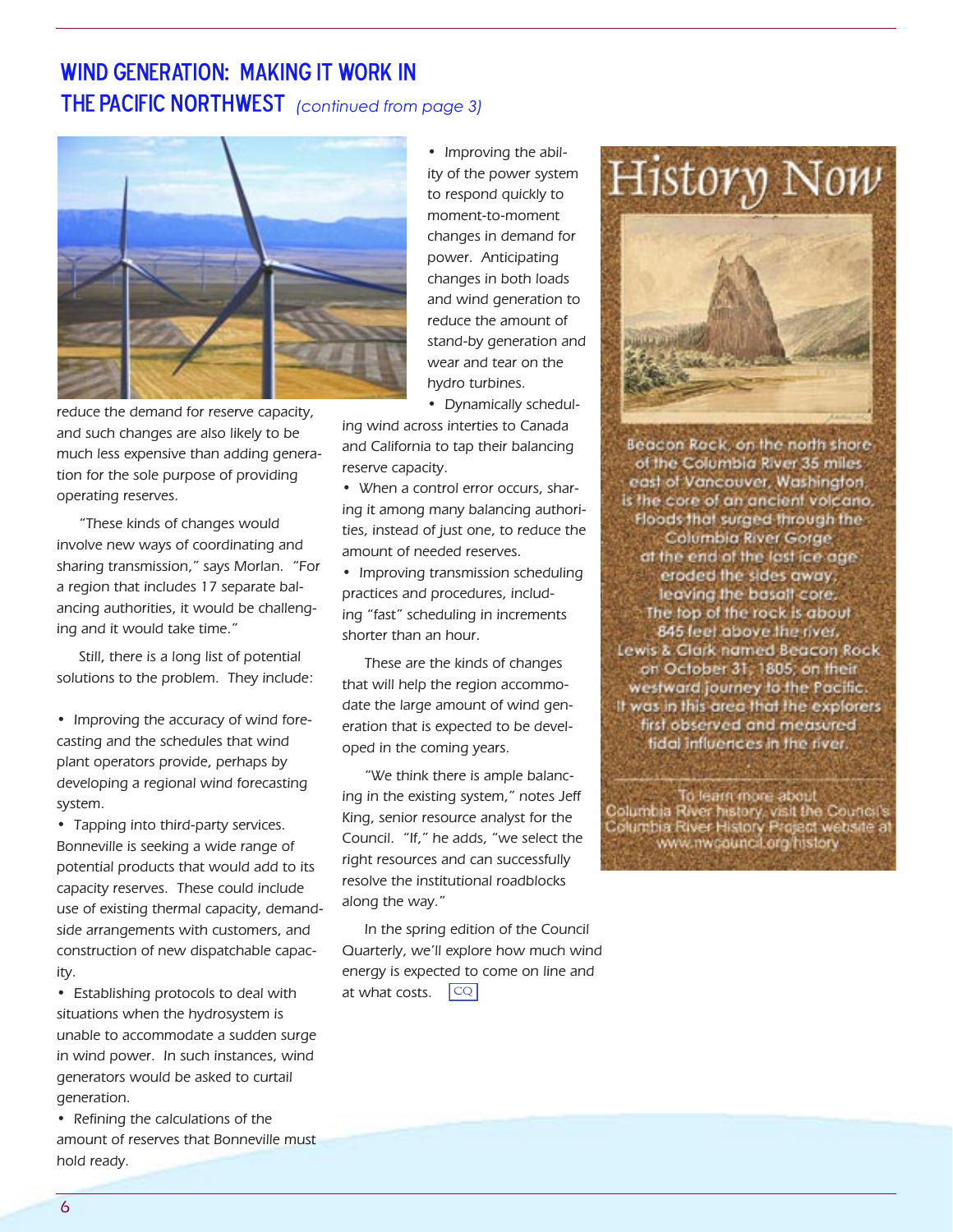# Northwest Q&A: Steve Klein Part one of a two-part series

Steve Klein was appointed to the position of general manager of Snohomish County PUD in 2006. He was previously the superintendent for Tacoma Power for 13 years. From 1988 to 1993, Klein was the utility's power manager and began his career at Tacoma Power in 1978 as an engineer.

Klein is currently an executive board member to American Public Power Association and a member of the Large Public Power Council. Additionally, he has served on many industry boards, often in a leadership capacity, including the Pacific Northwest Utilities Conference Committee, Transmission Issue Group, BPA Administrator's "Kitchen Cabinet," BPA Customer Collaborative, Public Power Council, Northwest Public Power Association, Public Generating Pool, and the Institute of Electrical and Electronics Engineers.



Mr. Klein is recognized for creating the concept of "Electricom," which is the integration of advanced telecommunications technology with the electric distribution delivery system. His vision led to the construction and successful operation of the ClickNetwork in Tacoma. He is also a leader in the study and development of renewable energy, having been instrumental in filing the first permits to study tidal power in the Puget Sound area.

He received a bachelor of science degree in electrical engineering from the University of Washington in 1977.

## What is Snohomish's current supply mix? How much of your load is served by power purchased from the Bonneville Power Administration?

| BPA            | 81% |  |
|----------------|-----|--|
| Wind           | 7%  |  |
| Hydro          | 4%  |  |
| <b>Biomass</b> | 4%  |  |
| Market         | 3%  |  |
| Landfill Gas   | 1%  |  |
|                |     |  |

Note: This supply mix incorporates 90 average megawatts of conservation achieved during the past 20 years at the district.

### What are you projecting for future load growth in your service territory and how will you meet it?

We see and forecast around 2 percent of growth per year. Not all is coming from new load, as we are seeing energy use and intensity increasing from existing customers. We are committed to conservation and renewables to meet our needs. Under our 2008 Integrated Resource Plan, we will add a mix of several resources to our power supply over the next 10 years as follows:

| Conservation     | 96 average megawatts |
|------------------|----------------------|
| Geothermal       | 90 average megawatts |
| Wind             | 60 average megawatts |
| Biomass/Landfill | 20 average megawatts |
| Small Hydro      | 5 average megawatts  |
| Tidal            | 5 average megawatts  |

When you were at Tacoma, you were known for being skeptical about the value of conservation, yet at Snohomish you've developed one of the most aggressive utility conservation and efficiency programs in the region. What happened?

I have always seen great value in energy efficiency and the broader concept of wise use of resources encompassing everything from waste reduction to energy and natural resource conservation. But I have been guilty of asking people to refrain from viewing conservation in isolation, and to bring more innovation and analytic diligence to conservation planning, implementation, and evaluation processes.

Years ago, I was frustrated by the prevailing mentality that narrowly defined conservation as a "public purpose," where the emphasis was on how much money a utility donated to this "cause" rather than on the value that could actually be realized. The conservation efforts I witnessed at the time had no nexus to the specific energy and capacity needs of the utility. The utility operations and planning staff ignored the conservation staff, and the conservation staff ignored them right back. I tried to raise the level of analytic rigor associated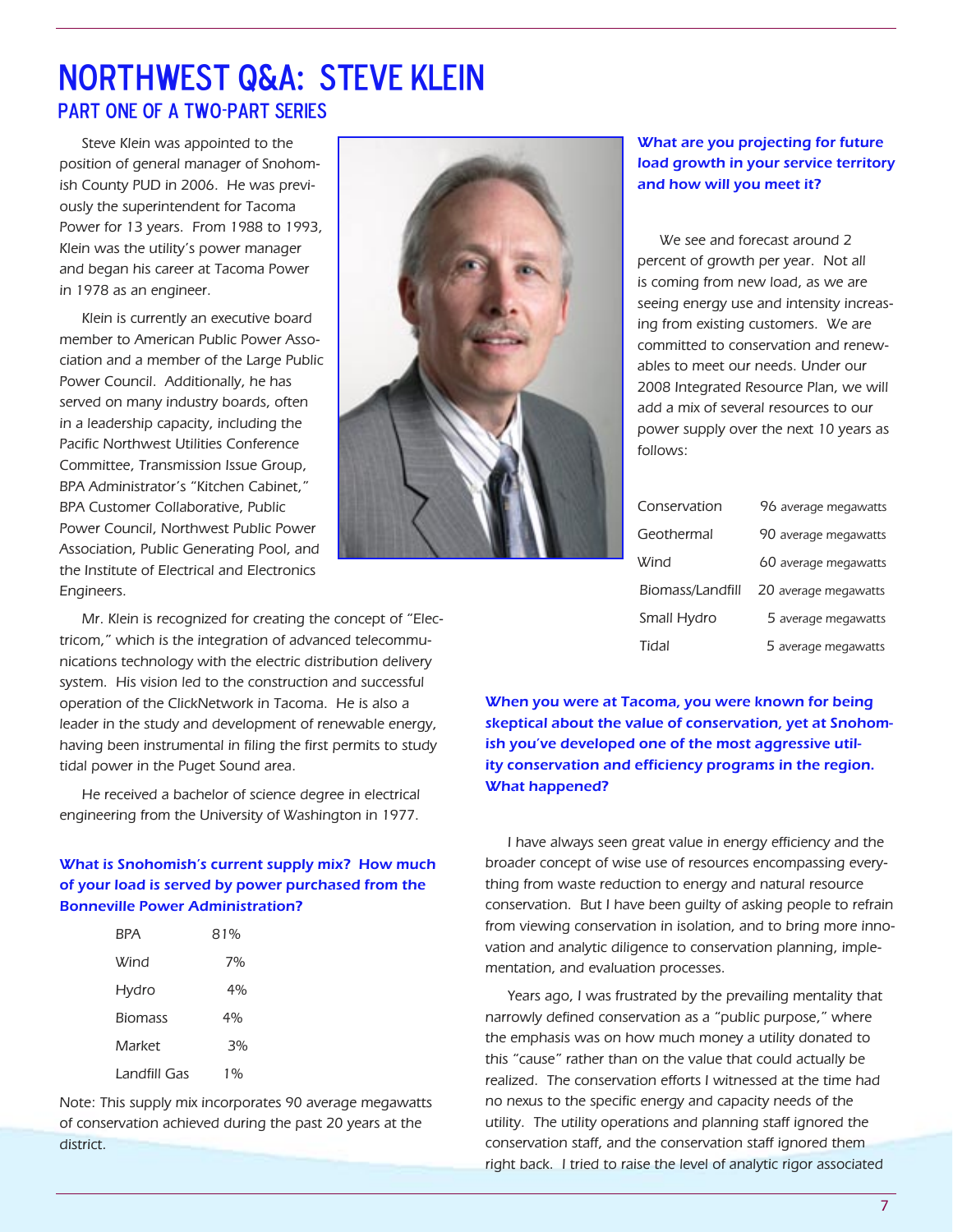with all facets of energy efficiency, including potential assessment, operations, and performance evaluation. I viewed energy efficiency as a fundamental element of a utility's resource portfolio and as a critical cost and risk management tool rather than simply a social or political cause.

The views I had years ago have now come into the mainstream and I am seeing conservation vigilantly integrated as a core component, taking its appropriate place

within utilities across the region. At Snohomish PUD, the holistic view of energy efficiency is in place, and I have the full support of policymakers and staff to move forward aggressively to make conservation the resource of choice.

## When it comes to acquiring conservation, what do you think the appropriate roles are for all of the region's players—utilities, Bonneville, the Northwest Energy Efficiency Alliance, and end-users?

The fundamental role for every segment of our society should be the practice of wise use of resources in all we do. The region's emphasis on conservation is not a passing fad. It represents societal values, economic, environmental, and political realities, and it recognizes: expanding regulatory and legal requirements. I sincerely believe that a utility or end-user that is not aggressively pursuing conservation is not paying attention, is not well informed, or has allowed misinformation and bias to cloud their common sense. Those who don't embrace conservation today will ultimately pay the price of squandered value and opportunity.

For publicly owned utilities in Washington, there is a new world of tiered-rates and mandated conservation requirements. BPA's role should be that of a facilitator or backstop for those utilities that specifically ask for BPA's conservation support and for those who fail to acquire their share of the region's costeffective conservation. Those who are meeting their acquisition obligations and require no assistance should not be required to fund or participate in BPA conservation programs and related administrative processes.

BPA's legacy approach made better sense years ago because it provided a forcing function to get more utilities to pursue conservation in a melded-rates world. Today, when many are aggressively pursuing conservation, it no longer makes sense. Tiered-rates have trumped melded-rates and some states have statutory efficiency mandates. In the long run, it is counter-productive to force utilities into duplicative administrative processes. We risk destroying the innovation and creativity of cutting-edge utilities by forcing them to conform to "one-size fits all" programs.

"We are committed to conservation and renewables to meet **OUR NFFDS<sup>?</sup>** 

There are some conservation-related programs that are best accomplished on a regional basis such as market transformation; therefore, I am a big supporter of the Northwest Energy Efficiency Alliance. Individual utilities alone cannot move markets, manufacturing practices, research and development, or codes and standards. NEEA is an important component of a strategy that helps us cover all the bases.

Undoubtedly, there are also opportunities for cost-efficiencies when utilities share resources to leverage economies of scale to implement programs. Currently, there are several examples of these joint utility efforts underway in the Puget Sound area and others throughout the region. BPA has recently taken on a role to facilitate some of these opportunities at a regional level. However, it is the utilities that need to drive and determine the need. Conservation education is another component that has certain unique localized applications but provides opportunities at a shared regional level.

### What large-scale changes in the energy sector do you expect over the next decade, and how will it affect Bonneville and its customers?

The electrification of transportation will accelerate, driven both by climate change and the unsustainable practice of sending \$700 billion per year offshore for the importation of oil. The U.S. cannot become energy (oil) independent as long as its transportation systems remain addicted to fossil fuel. The electrification of transportation will shift most of the burden for energy to electric utilities that are already struggling to meet a wide assortment of growing challenges.

Northwest utilities and BPA will be under increased pressure, while in direct competition with surrounding states, to develop even more renewable power sources. In the nearterm, the readily available commercial alternative of choice is wind energy, which will further exacerbate the problems the region has already begun to experience with reliability, integration, and transmission. Wind development will also drive up the demand on natural gas to help firm and shape this renewable. Gas supplies, previously constrained to the Northwest now have pipeline capacity available to move to the east to help reduce green-house gas emissions in the heavy coal-dependent regions.

Continued near-term pressure for new supply, coupled with the lack of diversity in new renewable supply choices, will prove problematic with increasing economic and operational consequences. While Snohomish wholeheartedly acknowledges the benefits of wind, as represented by its rapid rise by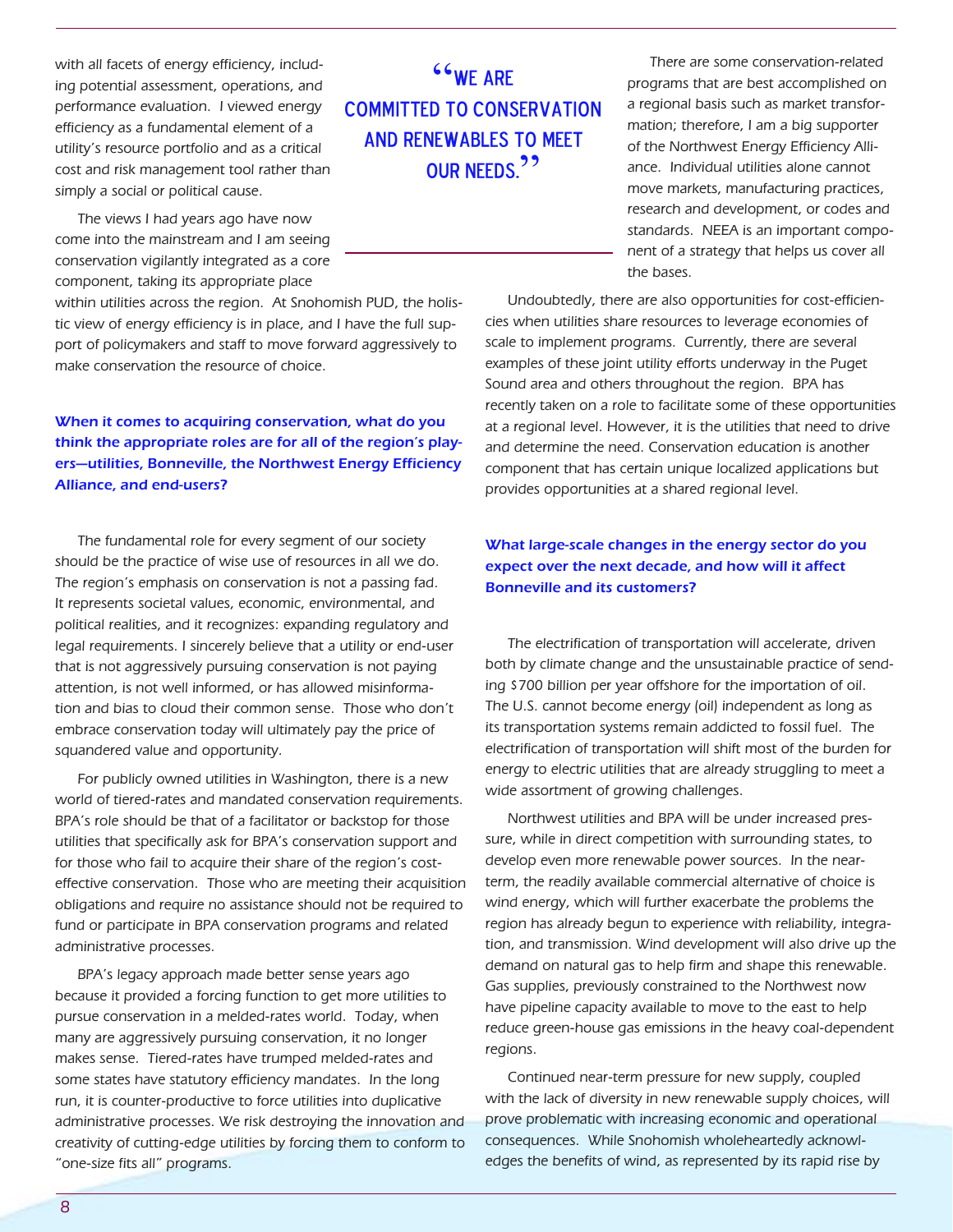the year's end to over 8 percent of our supply portfolio, we are aggressively pursuing prudent diversification through the development of tidal, geothermal, biomass, solar, and low-impact hydro resources. We fear that not enough is being done at the regional and national levels to support the research, development, and commercialization of other promising renewable energy sources.

Carbon will be tracked and priced

into all markets. I see increasing demand for clean electric energy supply and innovation in all areas of energy efficiency and demand-management. We will see more emphasis on distributed generation by the end-user, especially solar and biomass. Also, expect more legislative and regulatory mandates on smart grids to integrate these new technologies into a grid system that has greater resiliency and flexibility to accommodate the changing paradigm.

The federal-based hydro system will become even more important and valuable in a carbon-conscious market. BPA and its customers will be affected by the significant demand for new transmission and integration services for an ever increasing amount of highly intermittent renewable resources.

I believe we will see increasing incidents of collapsing real-time power prices due to an overabundance of intermittent resources that will spontaneously cause supply to exceed demand for extended periods of time. This will bring down the average annual price for wholesale power in the real-time market, while at the same time, the price of natural gas and new long-term firm purchases of certifiable renewables will continue to escalate in price. This situation will continue until cost-effective and environmentally acceptable energy storage technologies are developed and implemented on a large scale to firm up the intermittent resources.

 Carbon capture and sequestration technology has made little progress these past several years and will soon see renewed focus and funding, but I believe it will ultimately not prove environmentally, economically, and technically feasible on a large scale. The effort to solve the coal states' massive problems will likely be spread across the entire country and placed on the shoulders of Northwest consumers, who will be required to divert critical dollars needed to spend on our own challenges with fish recovery, as well as new renewable technologies and grid infrastructure.

How do you feel about Bonneville's tiered rates proposal? How will it affect Snohomish's decisions about new resources? Have you seen new alternative suppliers for your load growth come forward, or do you expect them to come in the future?

"The fundamental role FOR EVERY SEGMENT OF OUR society should be the practice of wise use of resources IN ALL WE DO.<sup>22</sup>

I am generally satisfied with BPA's tiered rates proposal. Snohomish is one of the fastest-growing utilities in the region, and despite an aggressive conservation program we have a significant need to add supply resources to our portfolio. Had BPA continued under the old paradigm of melded rates, Snohomish's load growth would have been picked up by BPA and the costs spread across all the other customers of the

Northwest. Under the new regional dialogue approach, we feel the price signal directly and assume responsibility to establish our own integrated resource plan that reflects our local values and community interests. Our strategy focuses on conservation and renewables to meet our growing energy needs with an emphasis on resources in our own backyard.

 $|CO|$ Snohomish issued a request for proposals for renewable resources in July 2007, and we received 11 proposals. We found many entities ranging from asset developers to generation cooperatives willing to sell power with negotiated terms through power purchase agreements or develop resources that provide an equity position. Nearly all of the viable responses were for wind projects, which we pursued to address our nearterm power needs, and meet the Washington state renewable portfolio standard requirement. However, we believe it is prudent to pursue a diversified portfolio, to the extent possible, within our own service territory. This strategy has required us to pursue the research and development of renewable resources that are not yet commercially available such as tidal generation, or have not been sited, permitted, and constructed before in our state such as geothermal generation. Furthermore, Snohomish is aggressively pursuing conservation resources, one among very few utilities that are exceeding their share of the regionally identified potential.

Quarterly Quote

"The greatest thing<br>in the world is to know how to be one's own self.'

**Montaigne**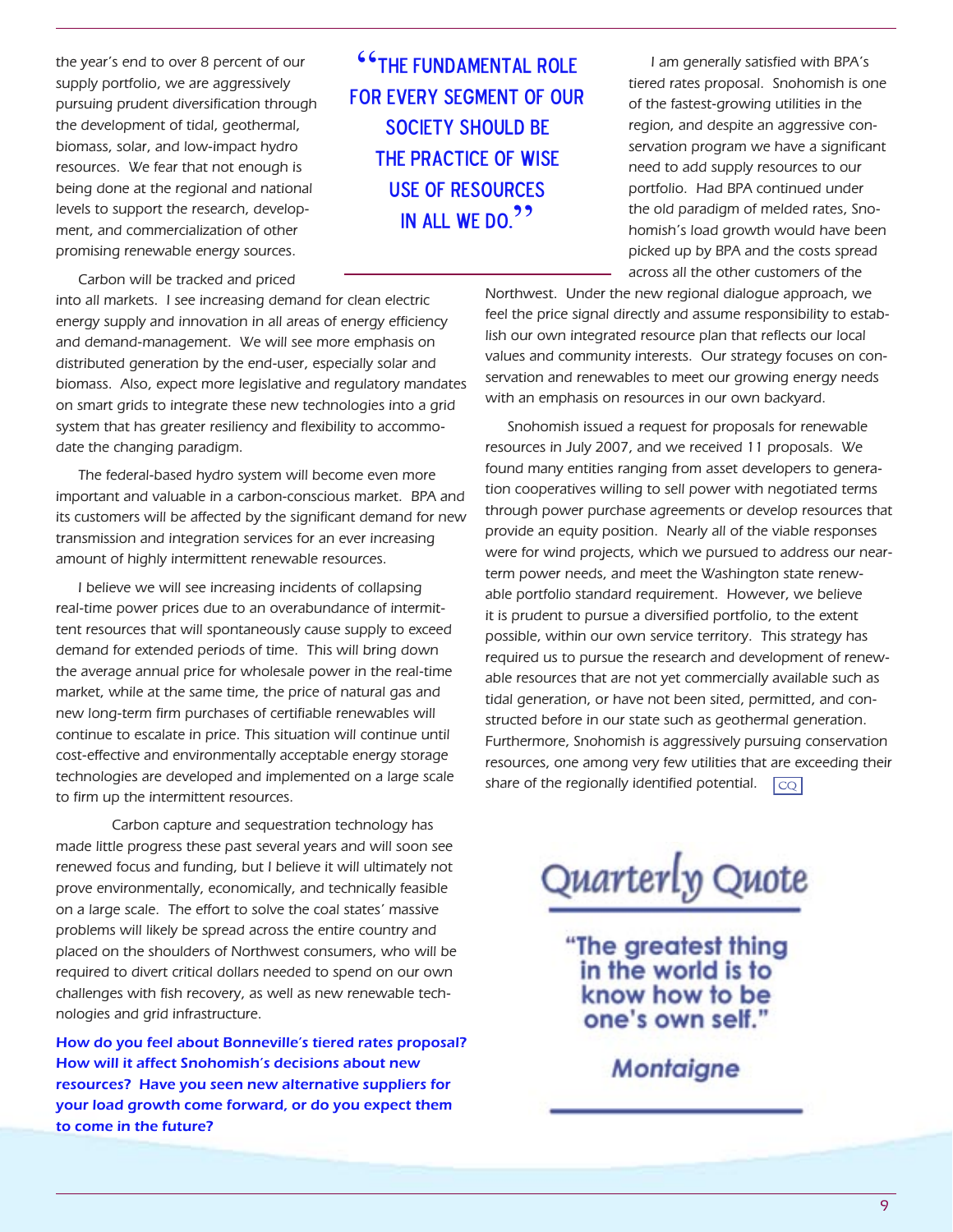# Northwest Energy Efficiency Task Force Plans recommendations to accelerate Energy-conservation improvements

ccording to a task force of<br>energy experts, the time is<br>in the Pacific Northwest to energy experts, the time is right in the Pacific Northwest to add to the region's impressive energy-efficiency improvements of the last two decades. By accelerating efforts to tap the vast potential of electric power efficiency, the region will further reduce demand for power, improve environmental quality, and lower costs for consumers who face the seemingly never-ending escalation of fuel costs, leaders of the task force agreed.

The Northwest Energy Efficiency Task Force includes 30 energy experts from utilities, businesses, and government in Washington, Idaho, Oregon, and Montana. The task force hopes its recommendations, following a year-long study, will help chart a course for the region to coordinate, enhance, and accelerate programs and investments to use electricity more efficiently.

At the first meeting of the task force in early 2007, Ken Canon, an energy consultant who is managing the work of the group, joked: "You will be forgiven if you slip and refer to energy efficiency as energy conservation." In fact, energy conservation by any definition is the focus of the task force—how much is being achieved in the region, how much more is available, how to improve regional coordination in conservation investments, and how to share successes and, frankly, failures to improve and accelerate energy conservation.

The Northwest has a proven history in energy-efficiency leadership, dating to the Northwest Power Act of 1980, which made energy efficiency the preferred resource to meet increasing demand for power. Since then, about half of the growth in demand for electricity in the region has been met through efficiency. But the region could do better.

"The time is right for this effort . . . . We need to take advantage of the growing public interest in energy efficiency."

Steve Wright Administrator of the Bonneville Power Administration

"The outcome of this effort will be actions to improve what we already do very well," Canon said.

The taskforce has three co-chairs: Steve Wright, administrator of the Bonneville Power Administration; Pat Reiten, president of Pacific Power; and Tom Karier, a Washington member and former chairman of the Northwest Power and Conservation Council.

"The time is right for this effort," Wright said. "We face a rapidly changing energy landscape. The cost of alternative generating resources, like wind power, is rising. We need to take advantage of the growing public interest in energy efficiency."

Reiten, who leads one of the largest investor-owned electric utilities in the region, said investments in conservation are important to help moderate the widening gap between demand for power and the power supply. Cost-effective energy efficiency also helps the company reach its financial goals, compared to the much higher cost of building generating plants or buying power. Pacific Power's long-term plan includes efficiency improvements in its own operations and also significant amounts of new conservation. "We need to invest our customers' dollars wisely," he said.

Karier also noted the growing public awareness about energy efficiency. Doing a better job of coordinating conservation investments, and also research into promising new technologies, will pay long-term benefits, he said. "We need to look ahead and make sure the pool of energy efficiency in the Northwest doesn't dry up."

The taskforce addressed the future of energy efficiency in six areas: 1) data/ research needs; 2) research and development of new technologies; 3) utility-funded initiatives to acquire energy efficiency; 4) marketing and public awareness; 5) education and workforce recruitment for energy-efficiency jobs; and 6) energy efficiency policy options.

Work groups were formed to study those six areas. In October 2008, the task force received interim reports from the work groups, which delivered their recommendations in January. The task force planned to issue its recommendations in February so that they would be useful for utilities currently planning for future resources and for state legislatures that may address energy legislation in 2009.

Key recommendations in the interim reports included:

• Investing in the data needed to identify new efficiency technologies, their costs, and how much energy savings they accomplish for the region.

• Focusing research and development on technologies and solutions at the end-user level, taking a longer-term view, and finding ways to achieve greater coordination within the region.

• Identifying high-impact initiatives for business, homeowners, and vulnerable customers (including looking at devices that can plug into electrical outlets to manage loads; efficiency opportunities Continued on page 11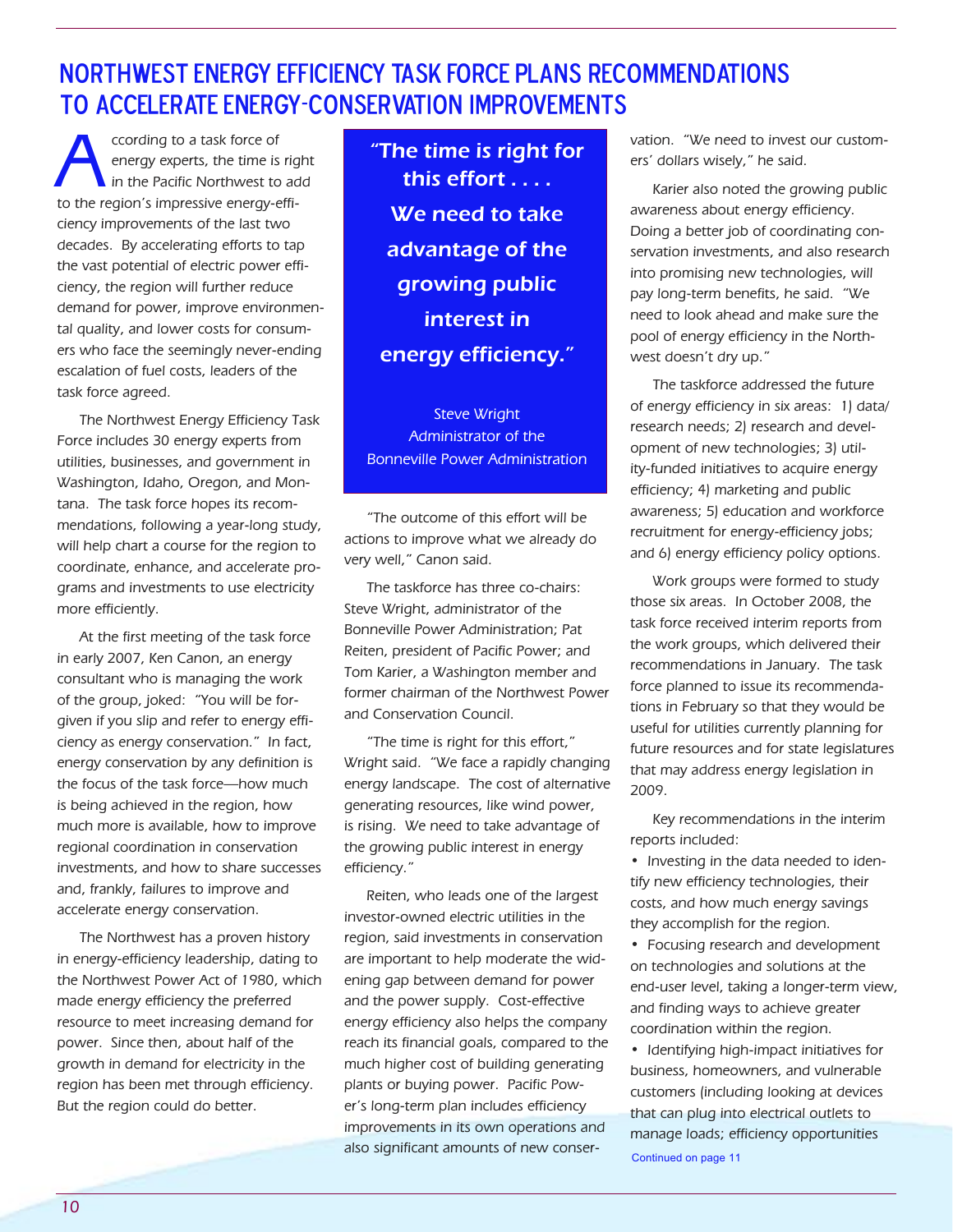#### Continued from page 10

in new-home construction and commercial data centers; greater enforcement of energy codes and standards, and improved educational and behaviorchange programs.)

• Developing a regional marketing effort to advance energy-efficient practices and enhance utility efforts that could include partnerships with city, county, and state governments as well as private-sector businesses and industries.

• Finding ways to build the energy efficiency workforce of the future.

• Promoting policies, incentives, and regulations that are easy to navigate, encourage customer involvement and innovation, and minimize costs to individuals, the environment, and utilities.

Karier challenged the task force members to think about how to turn the recommendations into actions, and to determine who will do the work and why. "We will need to sell these recommendations to the region," he said.

Efficiency is the least-expensive way to meet new demand for electricity. While there is a cost to install efficiency measures, after that there is no fuel

cost and no environmental risks from greenhouse gas emissions. The cost of efficiency improvements is, on average, about one-third the cost of new generating plants, including wind power. Since 1980, the Northwest has reduced demand for electricity through efficiency improvements by 3,700 megawatts; 202 megawatts of that total was achieved in 2007 alone, a single-year record for the 28-year time span since regional efficiency efforts began under the Northwest Power Act. Expressed as electricity generation, that is enough power for Seattle, Portland, and Boise combined.

 $|CO|$ The good news for the Northwest is that there is much more efficiency available. The Council has estimated the costeffective energy conservation potential in the region is at least 3,100 more megawatts—an amount that will grow as the average price of electricity increases and efficiency becomes even more cost-effective. Achieving that potential, however, will require improved regional coordination, collaboration, commitment, and customer involvement.

# **LIBBY DAM** (continued from page 4)

whose support and encouragement have been instrumental in helping us get to this point."

The project at the heart of the settlement involves a variety of work, including monitoring river flows during the spring spawning period, gathering data to improve computer models of river function, and physi-

cal improvements to the river habitat and ecosystem function. The settlement includes a provision that would bring the parties back to the negotiating table if the habitat work does not proceed by December 2012. In the settlement,

the parties agreed that if construction has not begun by then, the interim dam operations will continue and new con-

The Kootenai River begins in British Columbia, flows south into Montana, and then north through Idaho into British Columbia again before its confluence with the Columbia River at Castlegar.

the parties then would analyze the benefits to sturgeon from installing an additional turbine or turbines at the dam to take advantage of the additional flow

sultations will begin over the use of the dam's spillway to boost flows. If those flows prove successful for spawning,

through the dam to generate electricity.

 $\overline{CQ}$ 

# **Council Decisions**

#### **October**

### **Hood River Fish Production Master Plan**

The Council approved the Revised Master Plan for the Hood River Production Program. The approach outlined in the revised master plan incorporates best practices recommended by the Hatchery Scientific Review Group, Independent Scientific Advisory Board, and Independent Scientific Review Panel. In addition, the pending 2010 decommissioning and removal of Powerdale Dam will make the Powerdale fish trap, a key tool in the program, inoperable. Therefore, new trapping facilities are needed in order to continue salmon and steelhead broodstock collection and monitoring and evaluation activities. A Council staff report is posted on the Council's website at this location: http://www. nwcouncil.org/news/2008/10/1.pdf

### **Klickitat Fisheries Plan Moves to Design Phase**

The Council recommended that the Klickitat River Anadromous Fisheries Master Plan proceed from the initial, conceptual phase to the design phase (step two of the threestep approval process for fish-production facilities funded through the Council's fish and wildlife program). The Council asked the Yakama Nation, the project sponsor, to respond to questions raised during independent scientific review of the initial proposal as part of the second phase of development. The Yakama Nation proposes to use artificial production in the Klickitat River Subbasin to benefit conservation and recovery of spring Chinook and steelhead populations while sustaining harvest opportunities and maintaining a focus on harvest augmentation for fall Chinook and coho salmon.